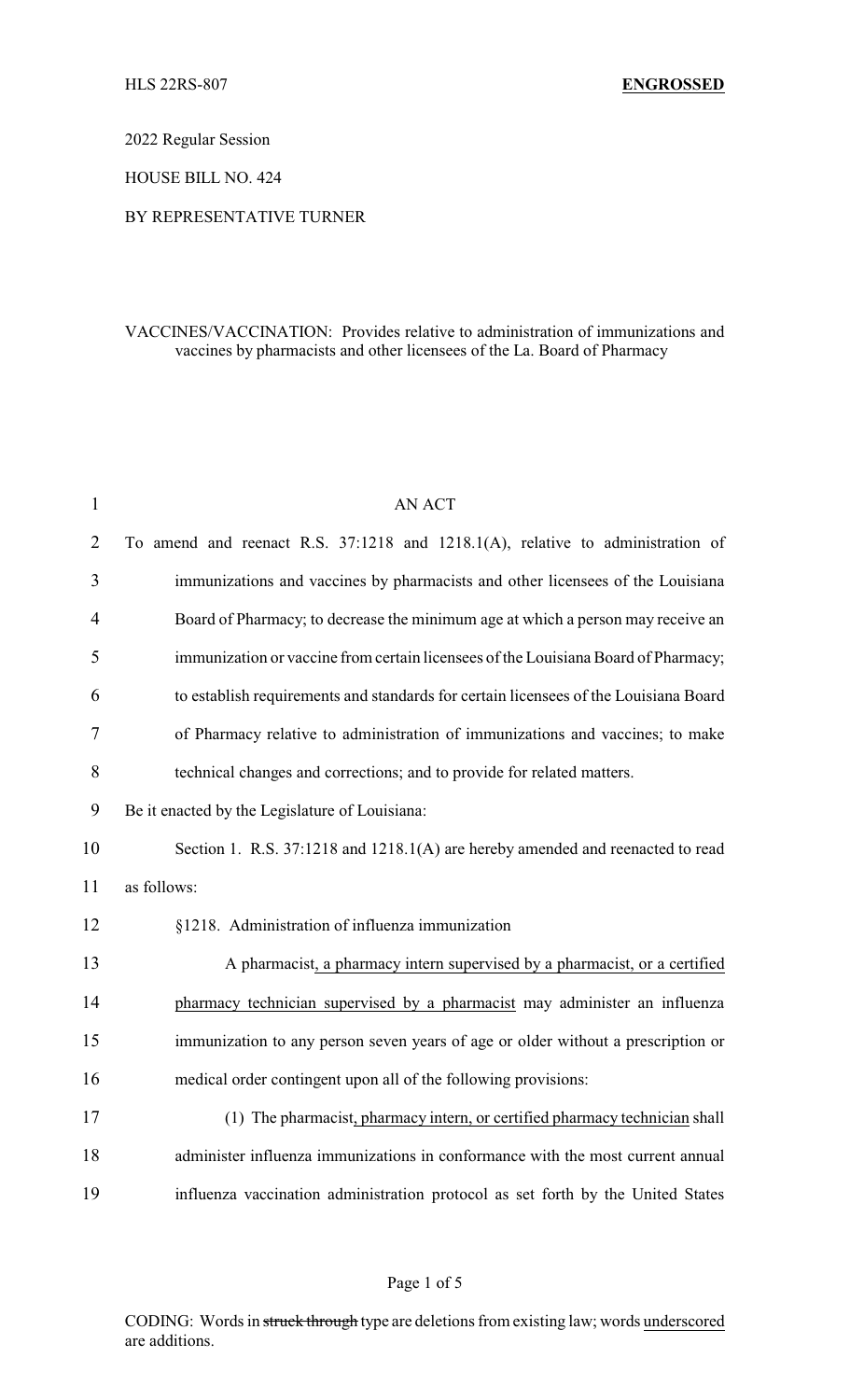| $\mathbf{1}$   | Centers for Disease Control and Prevention (CDC) Advisory Committee on                 |
|----------------|----------------------------------------------------------------------------------------|
| $\overline{2}$ | Immunization Practice (ACIP).                                                          |
| 3              | (2) The pharmacist or his agent shall report each influenza immunization to            |
| 4              | the Louisiana Office of Public Health Immunization Registry Louisiana                  |
| 5              | Immunization Network for Kids Statewide system of the Louisiana Department of          |
| 6              | Health, office of public health at the time of the immunization or as soon as          |
| 7              | reasonably practicable thereafter.                                                     |
| 8              | (3) The pharmacist or his agent shall report all adverse events he observes            |
| 9              | or which are reported to him to the Vaccine Adverse Events Event Reporting System      |
| 10             | (VAERS), the cooperative program of the CDC United States Centers for Disease          |
| 11             | Control and Prevention and the United States Food and Drug Administration for          |
| 12             | vaccine safety, or its successor program; and, further, the pharmacist shall refer the |
| 13             | patient with an adverse event to the influenza immunization for appropriate medical    |
| 14             | care.                                                                                  |
| 15             | (4) The pharmacist or his agent shall maintain for at least two years a record         |
| 16             | of each influenza immunization administered.                                           |
| 17             | (5) The pharmacist, pharmacy intern, or certified pharmacy technician shall            |
| 18             | obtain the appropriate credential to administer influenza immunizations from the       |
| 19             | board education and training, as administratively defined, prior to administering any  |
| 20             | such immunization; and, further, shall retain evidence of his continuing competency    |
| 21             | for administering such immunizations as administratively defined and required by       |
| 22             | the board.                                                                             |
| 23             | Administration of immunizations and vaccines other than influenza<br>§1218.1.          |
| 24             | immunizations                                                                          |
| 25             | A.(1) A pharmacist, a pharmacy intern supervised by a pharmacist, or a                 |
| 26             | certified pharmacy technician supervised by a pharmacist may administer to an          |
| 27             | individual age seventeen seven or older an immunization or a vaccine without a         |
| 28             | patient-specific prescription or medical order if the immunization or the vaccine is   |
| 29             | administered in conformance with the most current immunization administration          |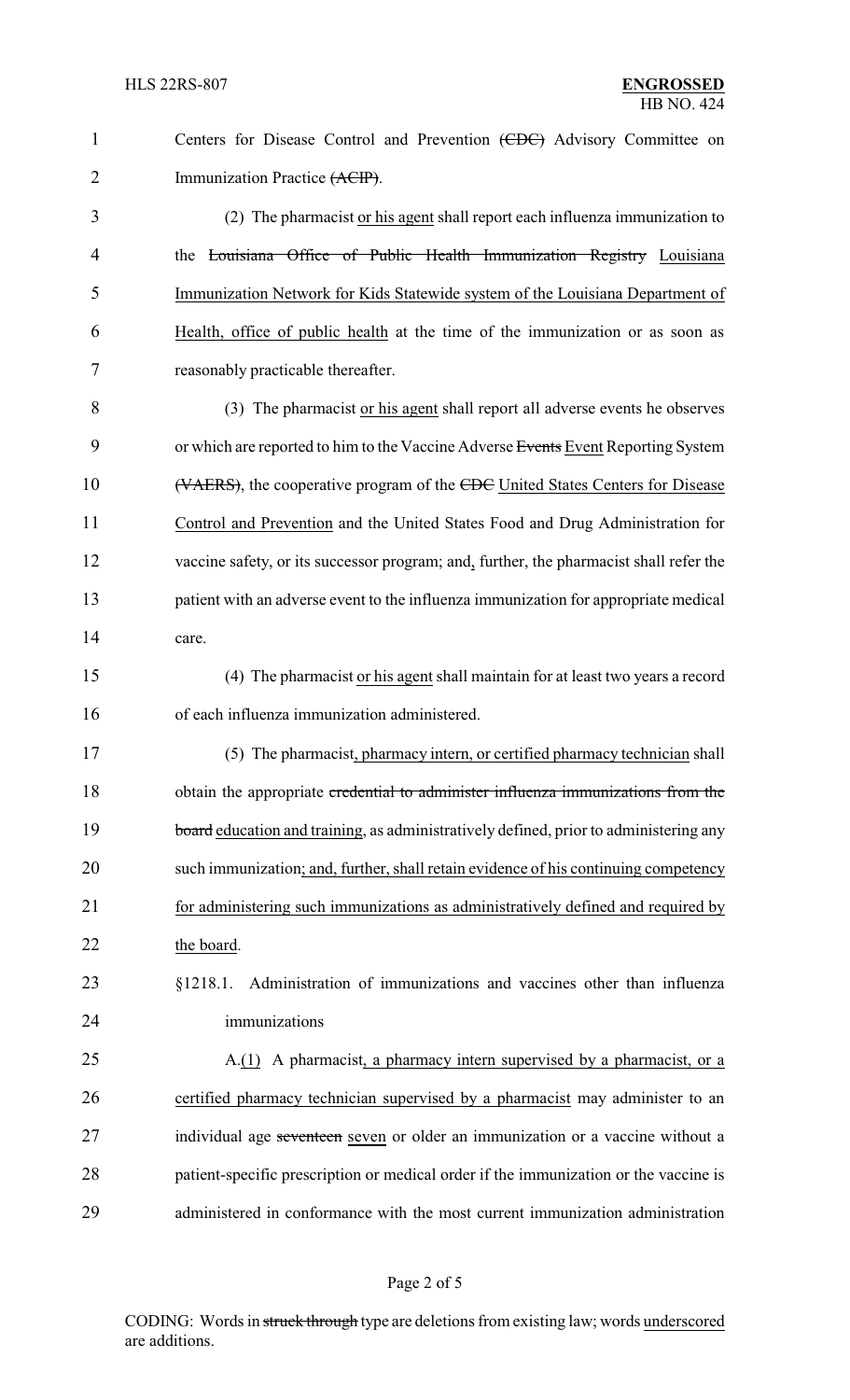| $\mathbf{1}$   | protocol as set forth by the United States Centers for Disease Control and Prevention              |
|----------------|----------------------------------------------------------------------------------------------------|
| $\overline{2}$ | Advisory Committee on Immunization Practice. At the time that a pharmacist,                        |
| 3              | pharmacy intern, or certified pharmacy technician administers an immunization or                   |
| $\overline{4}$ | vaccine to an individual under the provisions of this Section, the pharmacist he shall             |
| 5              | also inform the individual that the administration of an immunization or vaccine                   |
| 6              | under this Section is not to be construed as being in lieu of an annual checkup with               |
| 7              | the individual's primary care or family physician. Pharmacies shall display signage                |
| 8              | in the immunization areas that inform parents and guardians of the importance of                   |
| 9              | annual pediatric well-child visits.                                                                |
| 10             | $(1)$ (2) The pharmacist or his agent shall report each immunization to the                        |
| 11             | Louisiana Department of Health, office of public health's Louisiana Immunization                   |
| 12             | Network for Kids Statewide at the time of the immunization or as soon as reasonably                |
| 13             | practicable thereafter, as this is the official state vaccination record.                          |
| 14             | $(2)$ (3) The pharmacist or his agent shall report all adverse events he                           |
| 15             | observes or which are reported to him to the Vaccine Adverse Events Reporting                      |
| 16             | System, the cooperative program of the United States Centers for Disease Control                   |
| 17             | and Prevention and the United States Food and Drug Administration for vaccine                      |
| 18             | safety, or its successor program; and, further, the pharmacist shall refer the patient             |
| 19             | with an adverse event to an immunization for appropriate medical care.                             |
| 20             | $\left(\frac{1}{2}\right)$ (4) The pharmacist or his agent shall maintain for at least two years a |
| 21             | record of each immunization administered.                                                          |
| 22             | $(4)$ The (5) Any pharmacist, pharmacy intern, or certified pharmacy                               |
| 23             | technician who administers immunizations as authorized in this Section shall obtain                |
| 24             | the appropriate credentials to administer immunizations from the board education                   |
| 25             | and training, as administratively defined, prior to administering any such                         |
| 26             | immunization; and, further, shall retain evidence of his continuing competency for                 |
| 27             | administering such immunizations as administratively defined and required by the                   |
| 28             | board.                                                                                             |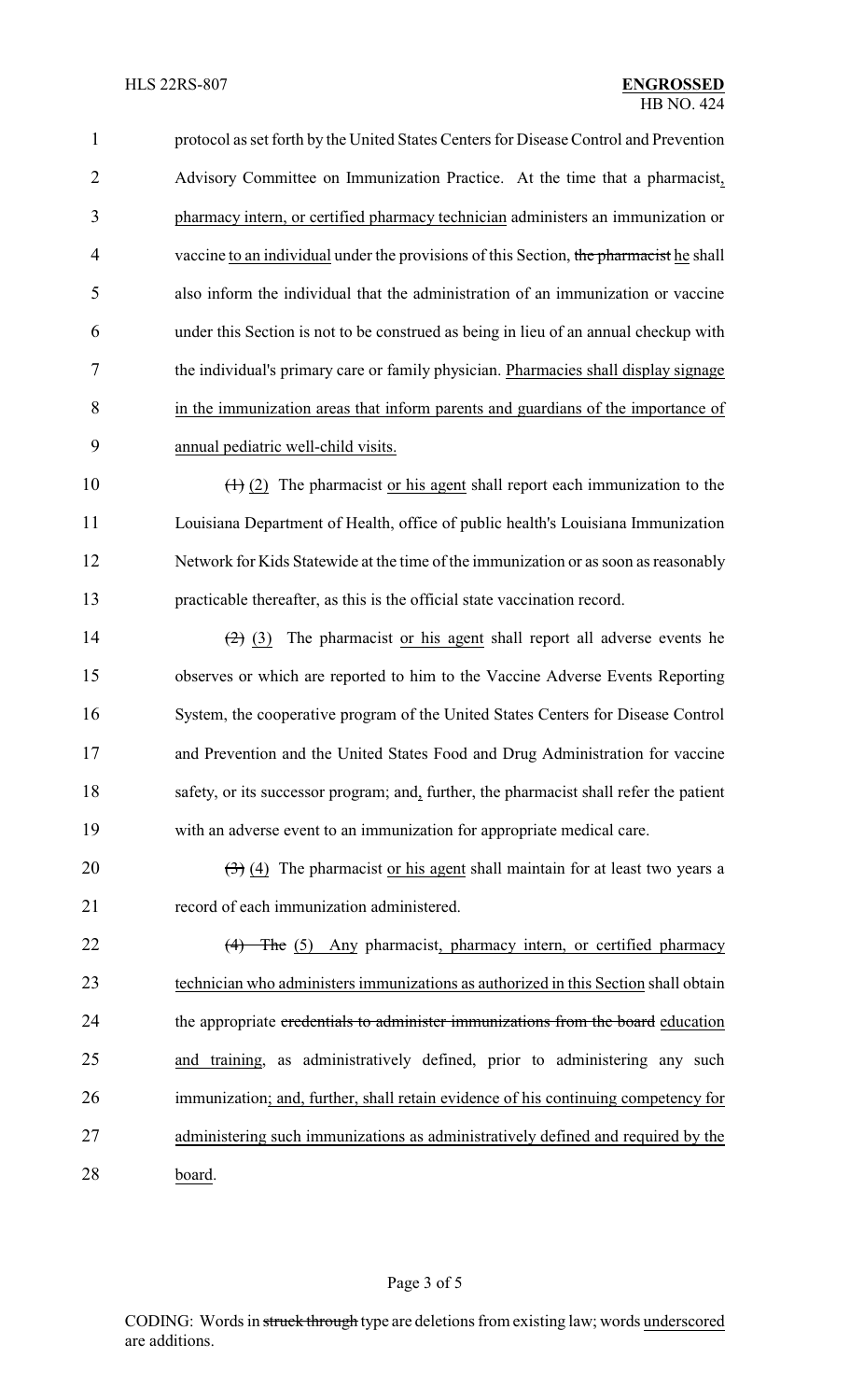$(5)$  (6) The pharmacist or his agent shall request the name of a patient's primary care provider prior to the administering of any immunization. If the patient identifies such primary care provider to the pharmacist or his agent, the pharmacist or his agent shall notify the primary care provider, by written or electronic communication, as soon as reasonablypossible thereafter that the immunization was administered. 7 \* \* \* \*

## DIGEST

The digest printed below was prepared by House Legislative Services. It constitutes no part of the legislative instrument. The keyword, one-liner, abstract, and digest do not constitute part of the law or proof or indicia of legislative intent. [R.S. 1:13(B) and 24:177(E)]

2022 Regular Session Turner

**Abstract:** Authorizes pharmacy interns supervised by pharmacists and certified pharmacy technicians supervised by pharmacists to administer certain immunizations and vaccines; decreases the age threshold above which a person may receive an immunization or vaccine, other than one for influenza, from a licensee of the La. Board of Pharmacy.

Present law authorizes any pharmacist to administer an influenza immunization to any person seven years of age or older without a prescription or medical order if certain enumerated conditions and requirements set forth in present law are met.

Proposed law revises present law to extend to the following persons the conditional authorization to administer influenza immunizations provided in present law:

- (1) Any pharmacy intern supervised by a pharmacist.
- (2) Any certified pharmacy technician supervised by a pharmacist.

Proposed law retains present law providing enumerated conditions and requirements relative to administration of influenza immunizations by licensees of the La. Board of Pharmacy. Adds thereto a requirement that pharmacists, pharmacy interns, and certified pharmacy technicians who administer influenza immunizations retain evidence of their continuing competency for administering such immunizations as administratively defined and required by the La. Board of Pharmacy.

Present law authorizes any pharmacist to administer to an individual age seventeen or older an immunization or a vaccine other than one for influenza without a patient-specific prescription or medical order if certain conditions and requirements set forth in present law are met.

Proposed law revises present law in the following ways:

- (1) Extends to the following persons the conditional authorization to administer immunizations and vaccines other than those for influenza:
	- (a) Any pharmacy intern supervised by a pharmacist.

## Page 4 of 5

CODING: Words in struck through type are deletions from existing law; words underscored are additions.